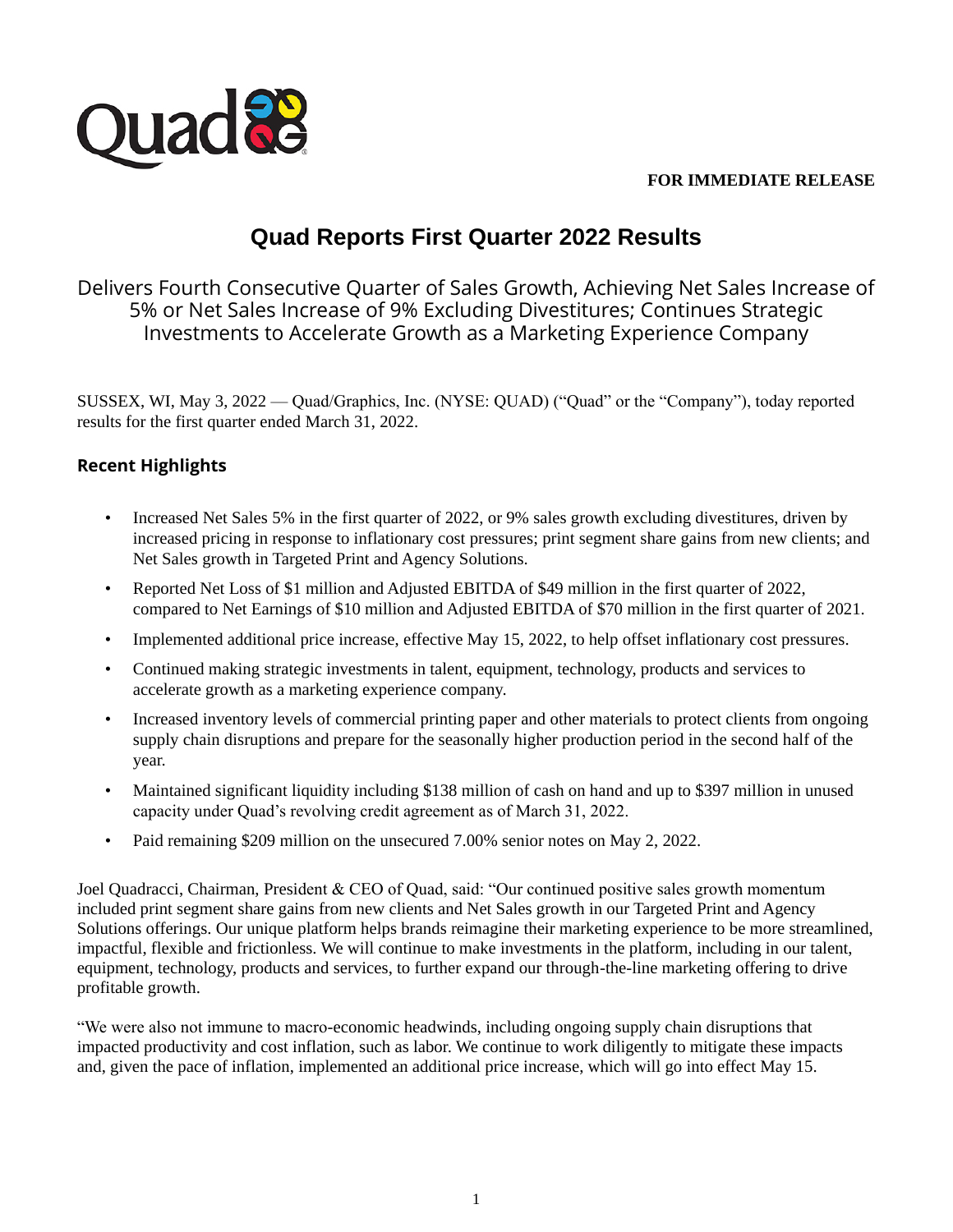"As always, we remain focused on enhancing Quad's financial strength and creating shareholder value and, to that end, will continue to prioritize growth while improving productivity and reducing debt during 2022. As a company committed to creating 'a better way,' we will continue to leverage our more than 50-year heritage of platform excellence, innovation and strong culture and social purpose to create a better, more purposeful and sustainable way forward for all our stakeholders."

### **Summary Results**

Results for the first quarter ended March 31, 2022, include:

- *Net Sales* Net Sales were \$744 million in the first quarter of 2022, reflecting topline growth up 5% from the same period in 2021. Excluding the divestiture of QuadExpress, a third-party logistics (3PL) business, Net Sales increased 9% from the first quarter of 2021. The Net Sales increase during the first quarter was due to increased pricing in response to inflationary pressures, print segment share gains from new clients, and Net Sales growth in Targeted Print and Agency Solutions.
- *Net Earnings (Loss) and Adjusted EBITDA* Net Loss was \$1 million in the first quarter of 2022, a decline of \$11 million compared to the first quarter of 2021, which recorded Net Earnings of \$10 million. Adjusted EBITDA was \$49 million in the first quarter of 2022, as compared to \$70 million last year. These declines were primarily due to the negative impact of supply chain disruptions on our productivity, investments in hiring and training labor in advance of peak production season during the second half of the year, and cost inflation, which was partially offset by revenue growth. Given the increasing rate of cost inflation, we have implemented a price increase, effective May 15, 2022, to help offset the impact of cost inflation on our profit margins.
- *Adjusted Diluted Earnings Per Share* Adjusted Diluted Earnings Per Share was \$0.04 in the first quarter of 2022, as compared to \$0.19 in the first quarter of 2021.
- *Net Cash Provided by (Used in) Operating Activities and Free Cash Flow* Net Cash Used in Operating Activities was \$17 million in the first quarter of 2022, as compared to the first quarter of 2021 with Net Cash Provided by Operating Activities of \$73 million. Free Cash Flow decreased \$92 million from last year to negative \$36 million in the first quarter of 2022. The decline in Free Cash Flow was primarily due to higher working capital needs in 2022 due to supply chain challenges with resulting longer lead times, and to prepare for the seasonally higher production period in the second half of the year. As a reminder, the Company historically generates the majority of its Free Cash Flow in the fourth quarter of the year.
- *Net Debt* Debt less cash and cash equivalents increased by \$40 million to \$664 million at March 31, 2022, as compared to \$624 million at December 31, 2021, primarily due to investments in working capital, talent and equipment to enable continued sales growth.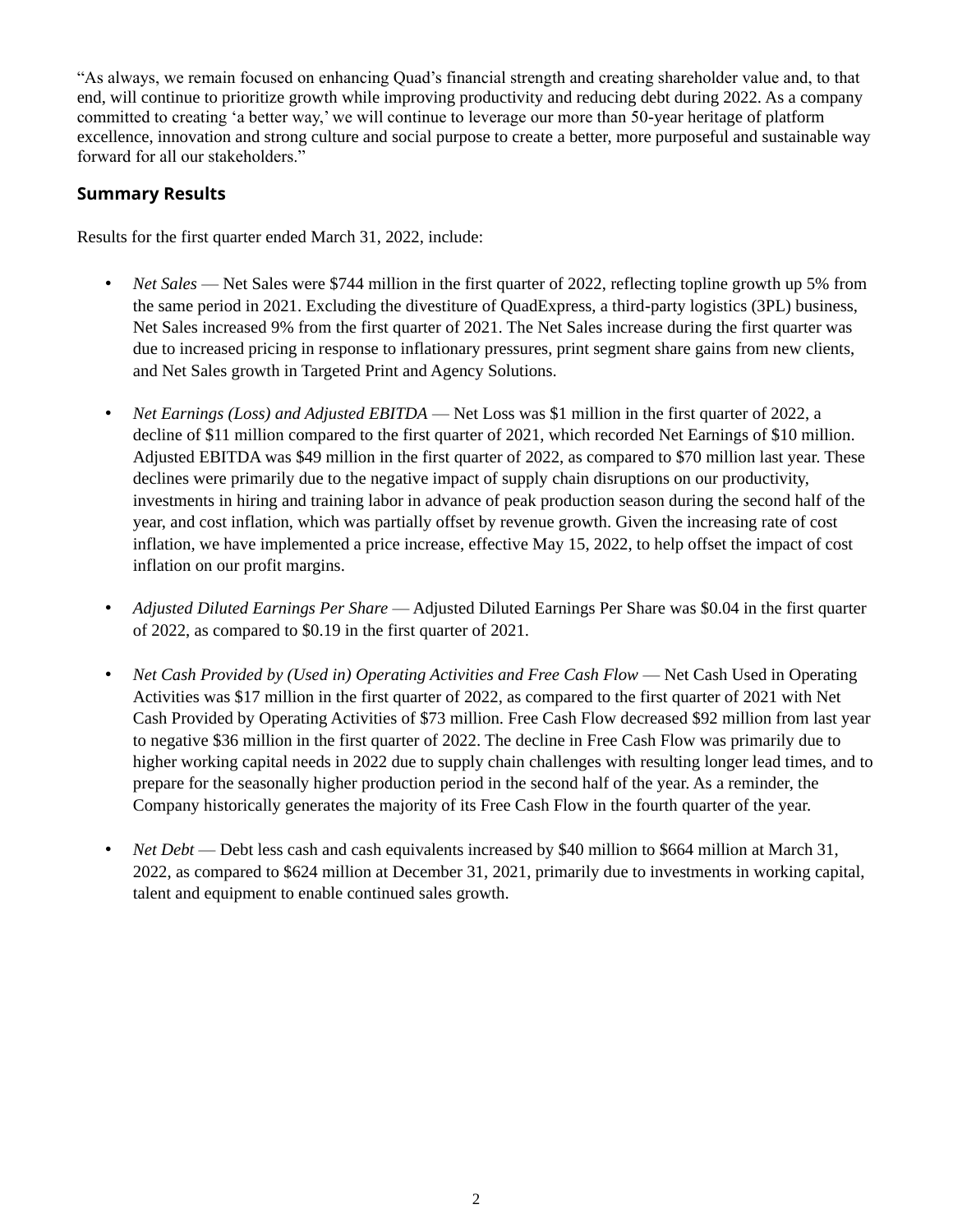### **2022 Guidance**

The Company's full-year 2022 financial guidance is unchanged and is as follows:

| <b>Financial Metric</b>                     | 2022 Guidance          |
|---------------------------------------------|------------------------|
| Annual Net Sales Change <sup>(1)</sup>      | 3\% to 7\% increase    |
| Full-Year Adjusted EBITDA                   | \$230 to \$270 million |
| Free Cash Flow                              | \$70 to \$100 million  |
| Capital Expenditures                        | \$55 to \$65 million   |
| Year-End Debt Leverage Ratio <sup>(2)</sup> | Approximately 2.25x    |

(1) Annual Net Sales Change excludes the Net Sales impact from the divestiture of QuadExpress, which was sold on June 30, 2021.

(2) Debt Leverage Ratio is calculated at the midpoint of the Adjusted EBITDA guidance.

Tony Staniak, CFO of Quad, said: "We are pleased to have delivered 9% Net Sales growth excluding divestitures as more and more brands and marketers recognize the unique value of our through-the-line marketing offering. Our strong liquidity enabled us to pay off the remaining \$209 million of our unsecured 7.00% senior notes on May 2, 2022, as part of our multi-year debt reduction plan, which includes achieving 2.25x debt leverage by the end of 2022. We will remain nimble as we manage supply chain challenges and cost inflation while continuing to invest in our business to drive revenue in our seasonally higher production period in the back half of the year, and accelerate our growth as a marketing experience company."

# **Quarterly Conference Call**

Quad will hold a conference call at 10 a.m. ET on Wednesday, May 4, to discuss first quarter 2022 results. As part of the conference call, Quad will conduct a question and answer session. Investors are invited to email their questions in advance to IR@quad.com.

Participants can pre-register for the webcast by navigating to https://dpregister.com/sreg/10165069/f219d3e6d1. Participants will be given a unique PIN to gain immediate access to the call on May 4, bypassing the live operator. Participants may pre-register at any time, including up to and after the call start time.

Alternatively, participants without internet access may dial in on the day of the call as follows:

- U.S. Toll-Free: 1-877-328-5508
- International Toll: 1-412-317-5424

An audio replay of the call will be posted on the Investors section of Quad's website shortly after the conference call ends. In addition, telephone playback will also be available until June 4, 2022, accessible as follows:

- U.S. Toll-Free: 1-877-344-7529
- International Toll: 1-412-317-0088
- Replay Access Code: 11233437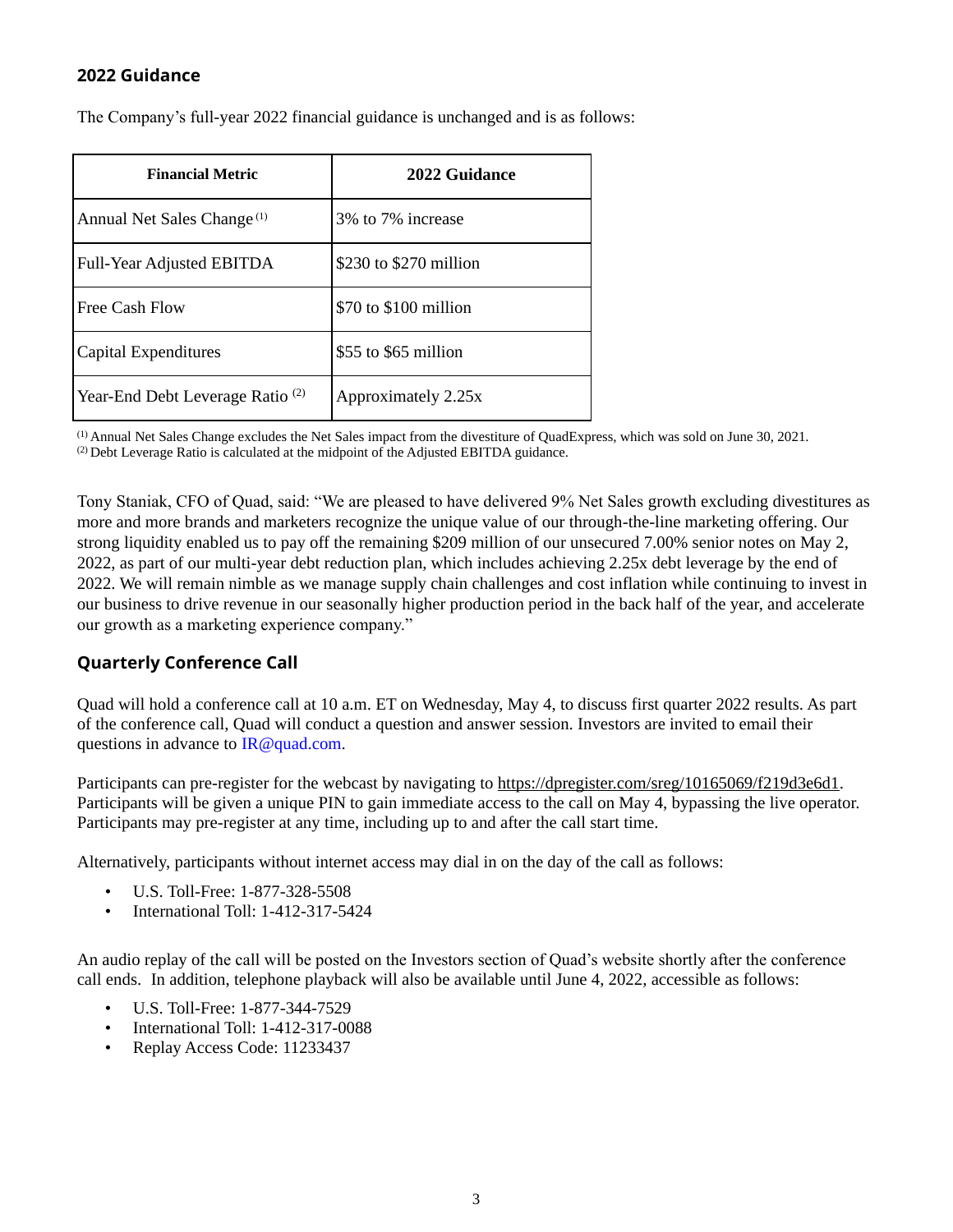### **Forward-Looking Statements**

This press release contains certain "forward-looking statements" within the meaning of the Private Securities Litigation Reform Act of 1995. Forward-looking statements include statements regarding, among other things, our current expectations about the Company's future results, financial condition, sales, earnings, free cash flow, margins, objectives, goals, strategies, beliefs, intentions, plans, estimates, prospects, projections and outlook of the Company and can generally be identified by the use of words or phrases such as "may," "will," "expect," "intend," "estimate," "anticipate," "plan," "foresee," "project," "believe," "continue" or the negatives of these terms, variations on them and other similar expressions. These forward-looking statements involve known and unknown risks, uncertainties and other factors which may cause actual results to be materially different from those expressed in or implied by such forward-looking statements. Forward-looking statements are based largely on the Company's expectations and judgments and are subject to a number of risks and uncertainties, many of which are unforeseeable and beyond our control.

The factors that could cause actual results to materially differ include, among others: the impact of fluctuations in costs (including labor and labor-related costs, energy costs, freight rates and raw materials, including paper and the materials to manufacture ink) and the impact of fluctuations in the availability of raw materials, including paper and the materials to manufacture ink; the impact of inflationary cost pressures and supply chain shortages; the impact of decreasing demand for printed materials and significant overcapacity in a highly competitive environment creates downward pricing pressures and potential under-utilization of assets; the negative impacts the COVID-19 pandemic has had and will continue to have on the Company's business, financial condition, cash flows, results of operations and supply chain, including rising inflationary cost pressures on raw materials, distribution and labor, and future uncertain impacts; the failure to attract and retain qualified talent across the enterprise; the impact of increased business complexity as a result of the Company's transformation to a marketing experience company; the impact of digital media and similar technological changes, including digital substitution by consumers; the inability of the Company to reduce costs and improve operating efficiency rapidly enough to meet market conditions; the impact of changes in postal rates, service levels or regulations, including delivery delays due to ongoing COVID-19 impacts on daily operational staffing at the United States Postal Service; the impact of a data-breach of sensitive information, ransomware attack or other cyber incident on the Company; the impact negative publicity could have on our business; the impact of changing future economic conditions; the failure of clients to perform under contracts or to renew contracts with clients on favorable terms or at all; the fragility and decline in overall distribution channels; the failure to successfully identify, manage, complete and integrate acquisitions, investment opportunities or other significant transactions, as well as the successful identification and execution of strategic divestitures; the impact of an other than temporary decline in operating results and enterprise value that could lead to non-cash impairment charges due to the impairment of property, plant and equipment and other intangible assets; the impact of risks associated with the operations outside of the United States ("U.S."), including costs incurred or reputational damage suffered due to improper conduct of its employees, contractors or agents, and geopolitical events like war or terrorism; significant investments may be needed to maintain the Company's platforms, processes, systems, client and product technology and marketing and to remain technologically and economically competitive; the impact of the various restrictive covenants in the Company's debt facilities on the Company's ability to operate its business, as well as the uncertain negative impacts COVID-19 may have on the Company's ability to continue to be in compliance with these restrictive covenants; the impact of regulatory matters and legislative developments or changes in laws, including changes in cyber-security, privacy and environmental laws; and the impact on the holders of Quad's class A common stock of a limited active market for such shares and the inability to independently elect directors or control decisions due to the voting power of the class B common stock; and the other risk factors identified in the Company's most recent Annual Report on Form 10-K, which may be amended or supplemented by subsequent Quarterly Reports on Form 10-Q or other reports filed with the Securities and Exchange Commission.

Except to the extent required by the federal securities laws, the Company undertakes no obligation to publicly update or revise any forward-looking statements, whether as a result of new information, future events or otherwise.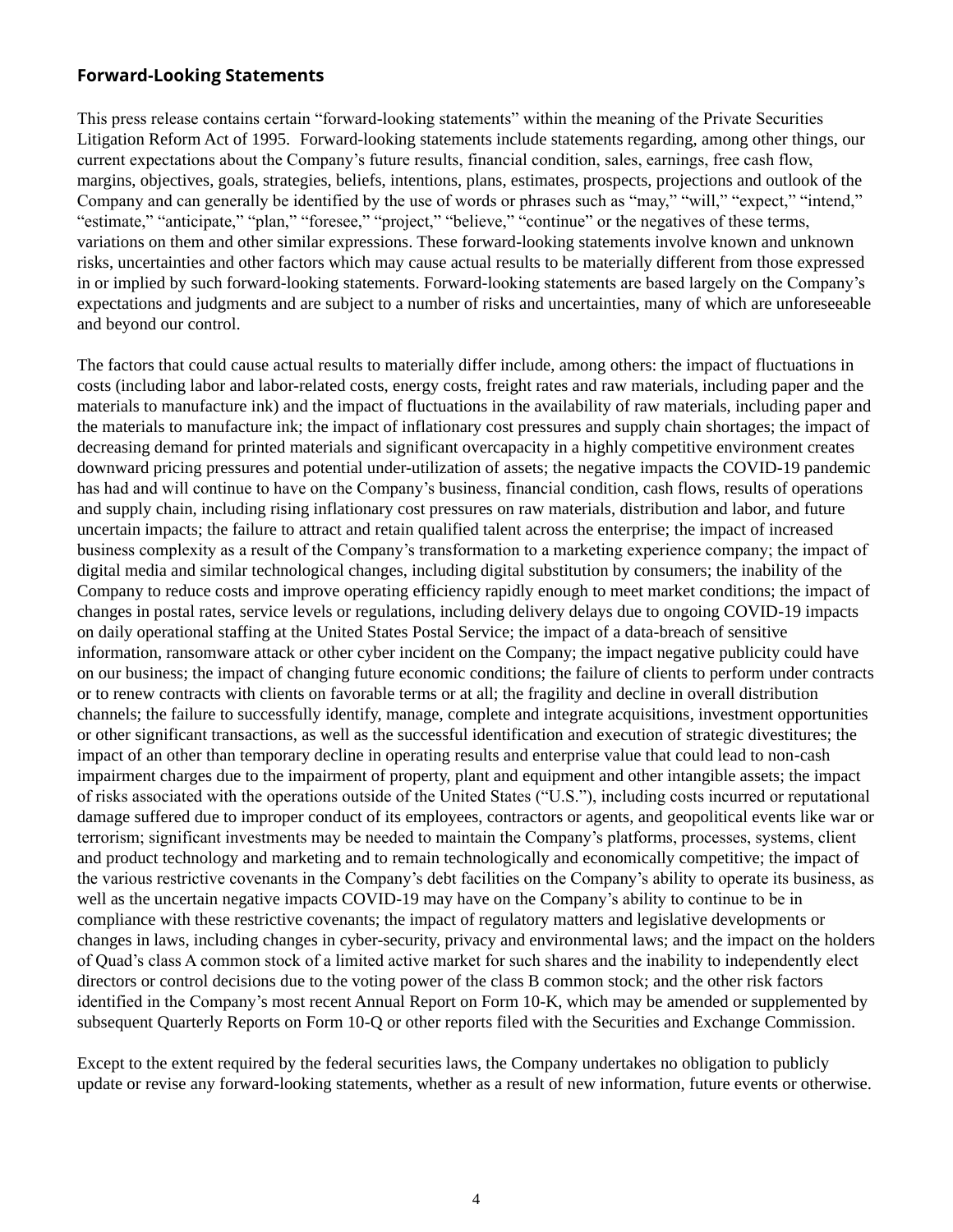### **Non-GAAP Financial Measures**

This press release contains financial measures not prepared in accordance with generally accepted accounting principles (referred to as Non-GAAP), specifically Adjusted EBITDA, Adjusted EBITDA Margin, Free Cash Flow, Net Debt, Debt Leverage Ratio and Adjusted Diluted Earnings (Loss) Per Share. Adjusted EBITDA is defined as net earnings (loss) excluding interest expense, income tax expense (benefit), depreciation and amortization, restructuring, impairment and transaction-related charges, gains from sale and leaseback, loss on debt extinguishment, equity in earnings of unconsolidated entity, and the Adjusted EBITDA for unconsolidated equity method investments (calculated in a consistent manner with the calculation for Quad). Adjusted EBITDA Margin is defined as Adjusted EBITDA divided by net sales. Free Cash Flow is defined as net cash provided by (used in) operating activities less purchases of property, plant and equipment. Debt Leverage Ratio is defined as total debt and finance lease obligations less cash and cash equivalents (Net Debt) divided by the last twelve months of Adjusted EBITDA. Adjusted Diluted Earnings (Loss) Per Share is defined as earnings (loss) before income taxes and equity in earnings of unconsolidated entity excluding restructuring, impairment and transaction-related charges, and adjusted for income tax expense at a normalized tax rate, divided by diluted weighted average number of common shares outstanding.

The Company believes that these Non-GAAP measures, when presented in conjunction with comparable GAAP measures, provide additional information for evaluating Quad's performance and are important measures by which Quad's management assesses the profitability and liquidity of its business. These Non-GAAP measures should be considered in addition to, not as a substitute for or superior to, net earnings (loss) as a measure of operating performance or to cash flows provided by (used in) operating activities as a measure of liquidity. These Non-GAAP measures may be different than Non-GAAP financial measures used by other companies. Reconciliation to the GAAP equivalent of these Non-GAAP measures are contained in tabular form on the attached unaudited financial statements.

### **About Quad**

Quad (NYSE: QUAD) is a global marketing experience company that helps brands reimagine their marketing to be more streamlined, impactful, flexible, and frictionless. Quad's strategic priorities are powered by three key competitive advantages that include integrated marketing platform excellence, innovation, and culture and social purpose. The company's integrated marketing platform is powered by a set of core specialties including business strategy, insights and analytics, technology solutions, managed services, agency and studio solutions, media, print, in-store, and packaging.

Serving over 4,600 clients, Quad has more than 15,000 people working in 14 countries around the world.

Please visit quad.com for more information.

### **Investor Relations Contact**

Katie Krebsbach Investor Relations Manager, Quad 414-566-4247 kkrebsbach@quad.com

### **Media Contact**

Claire Ho Director of Corporate Communications, Quad 414-566-2955 cho@quad.com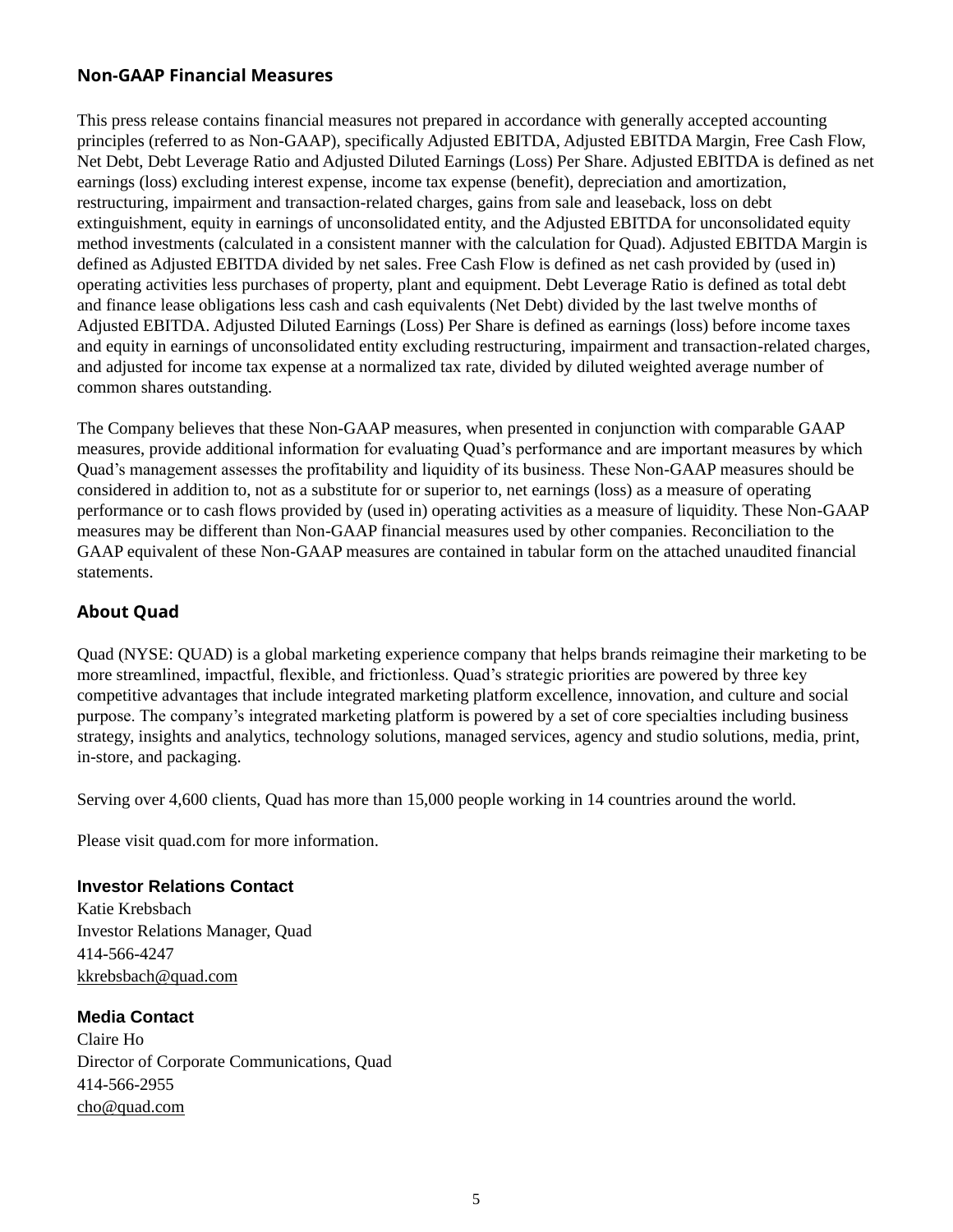#### CONDENSED CONSOLIDATED STATEMENTS OF OPERATIONS

# For the Three Months Ended March 31, 2022 and 2021

(in millions, except per share data)

(UNAUDITED)

|                                                                                     | <b>Three Months Ended March 31,</b> |            |               |       |
|-------------------------------------------------------------------------------------|-------------------------------------|------------|---------------|-------|
|                                                                                     |                                     | 2022       |               | 2021  |
| Net sales                                                                           | $\mathsf{\$}$                       | 744.2      | $\mathbb{S}$  | 705.8 |
| Cost of sales                                                                       |                                     | 619.6      |               | 559.8 |
| Selling, general and administrative expenses                                        |                                     | 79.1       |               | 80.5  |
| Depreciation and amortization                                                       |                                     | 36.5       |               | 41.9  |
| Restructuring, impairment and transaction-related charges                           |                                     | 3.6        |               | 2.6   |
| Total operating expenses                                                            |                                     | 738.8      |               | 684.8 |
| <b>Operating income</b>                                                             |                                     | 5.4        |               | 21.0  |
| Interest expense                                                                    |                                     | 9.3        |               | 14.5  |
| Net pension income                                                                  |                                     | (3.2)      |               | (4.1) |
| Earnings (loss) before income taxes and equity in earnings of unconsolidated entity |                                     | (0.7)      |               | 10.6  |
| Income tax expense                                                                  |                                     | 0.3        |               | 0.5   |
| Earnings (loss) before equity in earnings of unconsolidated entity                  |                                     | (1.0)      |               | 10.1  |
| Equity in earnings of unconsolidated entity                                         |                                     |            |               | (0.1) |
| Net earnings (loss)                                                                 |                                     | $(1.0)$ \$ |               | 10.2  |
| Earnings (loss) per share                                                           |                                     |            |               |       |
| <b>Basic</b>                                                                        | \$                                  | (0.02)     | <sup>\$</sup> | 0.20  |
| Diluted                                                                             |                                     | (0.02)     | \$            | 0.19  |
| Weighted average number of common shares outstanding                                |                                     |            |               |       |
| <b>Basic</b>                                                                        |                                     | 51.5       |               | 51.4  |
| Diluted                                                                             |                                     | 51.5       |               | 52.8  |
|                                                                                     |                                     |            |               |       |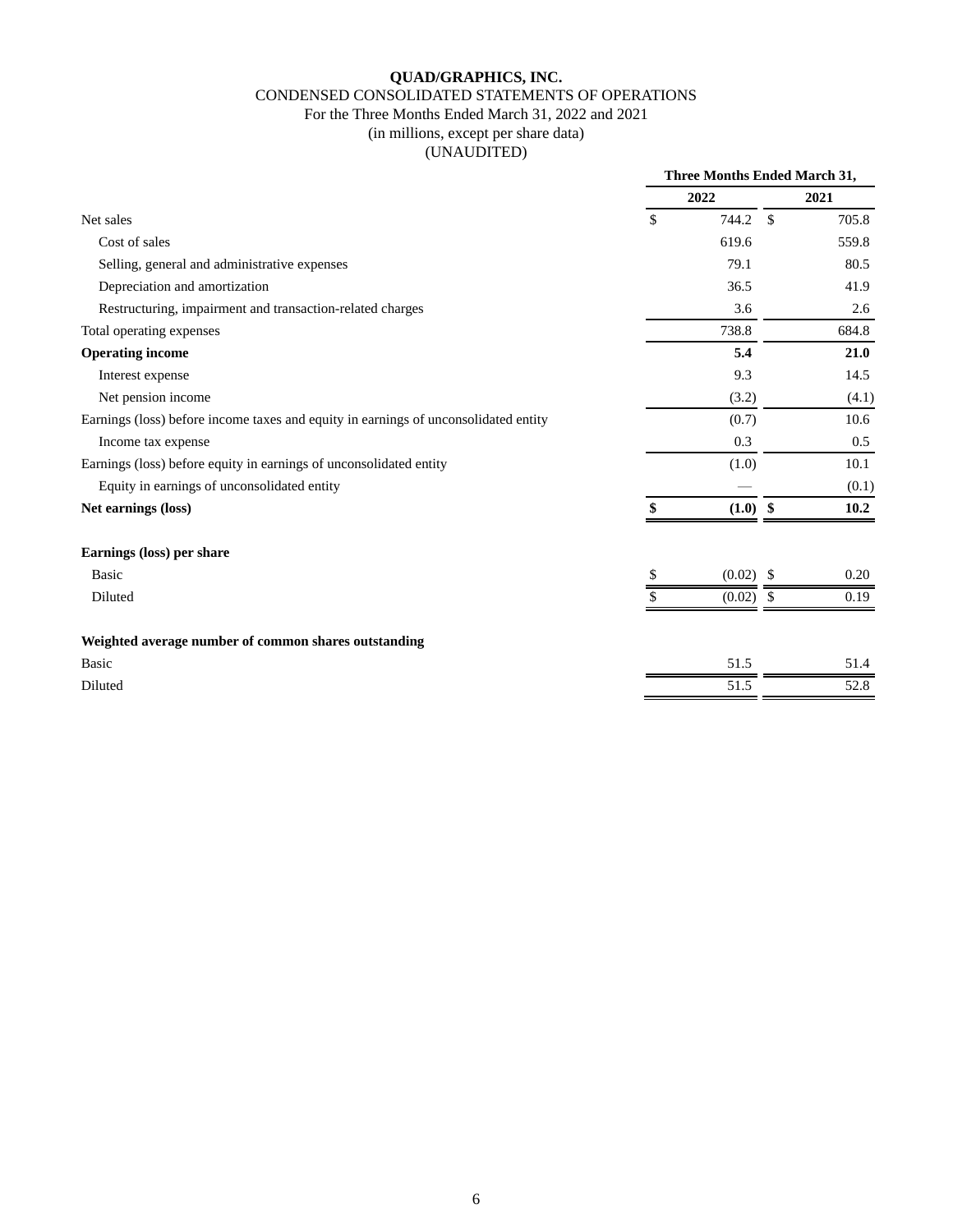#### CONDENSED CONSOLIDATED BALANCE SHEETS

As of March 31, 2022 and December 31, 2021

(in millions)

**(UNAUDITED)**

| <b>ASSETS</b><br>\$<br>138.3<br>179.9<br>Cash and cash equivalents<br>\$<br>Receivables, less allowance for credit losses<br>341.7<br>362.0<br>Inventories<br>249.1<br>226.2<br>45.1<br>Prepaid expenses and other current assets<br>41.0<br>774.2<br>Total current assets<br>809.1<br>Property, plant and equipment-net<br>716.3<br>727.0<br>Operating lease right-of-use assets-net<br>119.2<br>125.7<br>Goodwill<br>86.4<br>86.4<br>68.2<br>75.3<br>Other intangible assets-net<br>73.9<br>Other long-term assets<br>66.5<br>1,890.0<br>Total assets<br>$\mathbb S$<br>1,838.2<br>\$<br>LIABILITIES AND SHAREHOLDERS' EQUITY<br>\$<br>Accounts payable<br>396.3<br>\$<br>367.3<br>Other current liabilities<br>248.2<br>314.3<br>251.5<br>Short-term debt and current portion of long-term debt<br>245.6<br>Current portion of finance lease obligations<br>1.4<br>1.8<br>Current portion of operating lease obligations<br>28.6<br>28.1<br>926.0<br>Total current liabilities<br>957.1<br>547.9<br>Long-term debt<br>554.9<br>Finance lease obligations<br>1.4<br>1.4<br>Operating lease obligations<br>93.3<br>99.8<br>Deferred income taxes<br>12.8<br>11.9<br>Other long-term liabilities<br>119.5<br>128.1<br>1,700.9<br>1,753.2<br>Total liabilities<br>Shareholders' equity<br>Preferred stock<br>Common stock<br>1.4<br>1.4<br>838.6<br>Additional paid-in capital<br>839.3<br>Treasury stock, at cost<br>(14.6)<br>(14.9)<br>Accumulated deficit<br>(528.8)<br>(527.8)<br>Accumulated other comprehensive loss<br>(159.3)<br>(161.2)<br>Total shareholders' equity<br>137.3<br>136.8<br>$\$\,$<br>Total liabilities and shareholders' equity<br>\$<br>1,838.2<br>1,890.0 | March 31,<br>2022 |  | December 31,<br>2021 |
|--------------------------------------------------------------------------------------------------------------------------------------------------------------------------------------------------------------------------------------------------------------------------------------------------------------------------------------------------------------------------------------------------------------------------------------------------------------------------------------------------------------------------------------------------------------------------------------------------------------------------------------------------------------------------------------------------------------------------------------------------------------------------------------------------------------------------------------------------------------------------------------------------------------------------------------------------------------------------------------------------------------------------------------------------------------------------------------------------------------------------------------------------------------------------------------------------------------------------------------------------------------------------------------------------------------------------------------------------------------------------------------------------------------------------------------------------------------------------------------------------------------------------------------------------------------------------------------------------------------------------------------------------------------------------------------|-------------------|--|----------------------|
|                                                                                                                                                                                                                                                                                                                                                                                                                                                                                                                                                                                                                                                                                                                                                                                                                                                                                                                                                                                                                                                                                                                                                                                                                                                                                                                                                                                                                                                                                                                                                                                                                                                                                      |                   |  |                      |
|                                                                                                                                                                                                                                                                                                                                                                                                                                                                                                                                                                                                                                                                                                                                                                                                                                                                                                                                                                                                                                                                                                                                                                                                                                                                                                                                                                                                                                                                                                                                                                                                                                                                                      |                   |  |                      |
|                                                                                                                                                                                                                                                                                                                                                                                                                                                                                                                                                                                                                                                                                                                                                                                                                                                                                                                                                                                                                                                                                                                                                                                                                                                                                                                                                                                                                                                                                                                                                                                                                                                                                      |                   |  |                      |
|                                                                                                                                                                                                                                                                                                                                                                                                                                                                                                                                                                                                                                                                                                                                                                                                                                                                                                                                                                                                                                                                                                                                                                                                                                                                                                                                                                                                                                                                                                                                                                                                                                                                                      |                   |  |                      |
|                                                                                                                                                                                                                                                                                                                                                                                                                                                                                                                                                                                                                                                                                                                                                                                                                                                                                                                                                                                                                                                                                                                                                                                                                                                                                                                                                                                                                                                                                                                                                                                                                                                                                      |                   |  |                      |
|                                                                                                                                                                                                                                                                                                                                                                                                                                                                                                                                                                                                                                                                                                                                                                                                                                                                                                                                                                                                                                                                                                                                                                                                                                                                                                                                                                                                                                                                                                                                                                                                                                                                                      |                   |  |                      |
|                                                                                                                                                                                                                                                                                                                                                                                                                                                                                                                                                                                                                                                                                                                                                                                                                                                                                                                                                                                                                                                                                                                                                                                                                                                                                                                                                                                                                                                                                                                                                                                                                                                                                      |                   |  |                      |
|                                                                                                                                                                                                                                                                                                                                                                                                                                                                                                                                                                                                                                                                                                                                                                                                                                                                                                                                                                                                                                                                                                                                                                                                                                                                                                                                                                                                                                                                                                                                                                                                                                                                                      |                   |  |                      |
|                                                                                                                                                                                                                                                                                                                                                                                                                                                                                                                                                                                                                                                                                                                                                                                                                                                                                                                                                                                                                                                                                                                                                                                                                                                                                                                                                                                                                                                                                                                                                                                                                                                                                      |                   |  |                      |
|                                                                                                                                                                                                                                                                                                                                                                                                                                                                                                                                                                                                                                                                                                                                                                                                                                                                                                                                                                                                                                                                                                                                                                                                                                                                                                                                                                                                                                                                                                                                                                                                                                                                                      |                   |  |                      |
|                                                                                                                                                                                                                                                                                                                                                                                                                                                                                                                                                                                                                                                                                                                                                                                                                                                                                                                                                                                                                                                                                                                                                                                                                                                                                                                                                                                                                                                                                                                                                                                                                                                                                      |                   |  |                      |
|                                                                                                                                                                                                                                                                                                                                                                                                                                                                                                                                                                                                                                                                                                                                                                                                                                                                                                                                                                                                                                                                                                                                                                                                                                                                                                                                                                                                                                                                                                                                                                                                                                                                                      |                   |  |                      |
|                                                                                                                                                                                                                                                                                                                                                                                                                                                                                                                                                                                                                                                                                                                                                                                                                                                                                                                                                                                                                                                                                                                                                                                                                                                                                                                                                                                                                                                                                                                                                                                                                                                                                      |                   |  |                      |
|                                                                                                                                                                                                                                                                                                                                                                                                                                                                                                                                                                                                                                                                                                                                                                                                                                                                                                                                                                                                                                                                                                                                                                                                                                                                                                                                                                                                                                                                                                                                                                                                                                                                                      |                   |  |                      |
|                                                                                                                                                                                                                                                                                                                                                                                                                                                                                                                                                                                                                                                                                                                                                                                                                                                                                                                                                                                                                                                                                                                                                                                                                                                                                                                                                                                                                                                                                                                                                                                                                                                                                      |                   |  |                      |
|                                                                                                                                                                                                                                                                                                                                                                                                                                                                                                                                                                                                                                                                                                                                                                                                                                                                                                                                                                                                                                                                                                                                                                                                                                                                                                                                                                                                                                                                                                                                                                                                                                                                                      |                   |  |                      |
|                                                                                                                                                                                                                                                                                                                                                                                                                                                                                                                                                                                                                                                                                                                                                                                                                                                                                                                                                                                                                                                                                                                                                                                                                                                                                                                                                                                                                                                                                                                                                                                                                                                                                      |                   |  |                      |
|                                                                                                                                                                                                                                                                                                                                                                                                                                                                                                                                                                                                                                                                                                                                                                                                                                                                                                                                                                                                                                                                                                                                                                                                                                                                                                                                                                                                                                                                                                                                                                                                                                                                                      |                   |  |                      |
|                                                                                                                                                                                                                                                                                                                                                                                                                                                                                                                                                                                                                                                                                                                                                                                                                                                                                                                                                                                                                                                                                                                                                                                                                                                                                                                                                                                                                                                                                                                                                                                                                                                                                      |                   |  |                      |
|                                                                                                                                                                                                                                                                                                                                                                                                                                                                                                                                                                                                                                                                                                                                                                                                                                                                                                                                                                                                                                                                                                                                                                                                                                                                                                                                                                                                                                                                                                                                                                                                                                                                                      |                   |  |                      |
|                                                                                                                                                                                                                                                                                                                                                                                                                                                                                                                                                                                                                                                                                                                                                                                                                                                                                                                                                                                                                                                                                                                                                                                                                                                                                                                                                                                                                                                                                                                                                                                                                                                                                      |                   |  |                      |
|                                                                                                                                                                                                                                                                                                                                                                                                                                                                                                                                                                                                                                                                                                                                                                                                                                                                                                                                                                                                                                                                                                                                                                                                                                                                                                                                                                                                                                                                                                                                                                                                                                                                                      |                   |  |                      |
|                                                                                                                                                                                                                                                                                                                                                                                                                                                                                                                                                                                                                                                                                                                                                                                                                                                                                                                                                                                                                                                                                                                                                                                                                                                                                                                                                                                                                                                                                                                                                                                                                                                                                      |                   |  |                      |
|                                                                                                                                                                                                                                                                                                                                                                                                                                                                                                                                                                                                                                                                                                                                                                                                                                                                                                                                                                                                                                                                                                                                                                                                                                                                                                                                                                                                                                                                                                                                                                                                                                                                                      |                   |  |                      |
|                                                                                                                                                                                                                                                                                                                                                                                                                                                                                                                                                                                                                                                                                                                                                                                                                                                                                                                                                                                                                                                                                                                                                                                                                                                                                                                                                                                                                                                                                                                                                                                                                                                                                      |                   |  |                      |
|                                                                                                                                                                                                                                                                                                                                                                                                                                                                                                                                                                                                                                                                                                                                                                                                                                                                                                                                                                                                                                                                                                                                                                                                                                                                                                                                                                                                                                                                                                                                                                                                                                                                                      |                   |  |                      |
|                                                                                                                                                                                                                                                                                                                                                                                                                                                                                                                                                                                                                                                                                                                                                                                                                                                                                                                                                                                                                                                                                                                                                                                                                                                                                                                                                                                                                                                                                                                                                                                                                                                                                      |                   |  |                      |
|                                                                                                                                                                                                                                                                                                                                                                                                                                                                                                                                                                                                                                                                                                                                                                                                                                                                                                                                                                                                                                                                                                                                                                                                                                                                                                                                                                                                                                                                                                                                                                                                                                                                                      |                   |  |                      |
|                                                                                                                                                                                                                                                                                                                                                                                                                                                                                                                                                                                                                                                                                                                                                                                                                                                                                                                                                                                                                                                                                                                                                                                                                                                                                                                                                                                                                                                                                                                                                                                                                                                                                      |                   |  |                      |
|                                                                                                                                                                                                                                                                                                                                                                                                                                                                                                                                                                                                                                                                                                                                                                                                                                                                                                                                                                                                                                                                                                                                                                                                                                                                                                                                                                                                                                                                                                                                                                                                                                                                                      |                   |  |                      |
|                                                                                                                                                                                                                                                                                                                                                                                                                                                                                                                                                                                                                                                                                                                                                                                                                                                                                                                                                                                                                                                                                                                                                                                                                                                                                                                                                                                                                                                                                                                                                                                                                                                                                      |                   |  |                      |
|                                                                                                                                                                                                                                                                                                                                                                                                                                                                                                                                                                                                                                                                                                                                                                                                                                                                                                                                                                                                                                                                                                                                                                                                                                                                                                                                                                                                                                                                                                                                                                                                                                                                                      |                   |  |                      |
|                                                                                                                                                                                                                                                                                                                                                                                                                                                                                                                                                                                                                                                                                                                                                                                                                                                                                                                                                                                                                                                                                                                                                                                                                                                                                                                                                                                                                                                                                                                                                                                                                                                                                      |                   |  |                      |
|                                                                                                                                                                                                                                                                                                                                                                                                                                                                                                                                                                                                                                                                                                                                                                                                                                                                                                                                                                                                                                                                                                                                                                                                                                                                                                                                                                                                                                                                                                                                                                                                                                                                                      |                   |  |                      |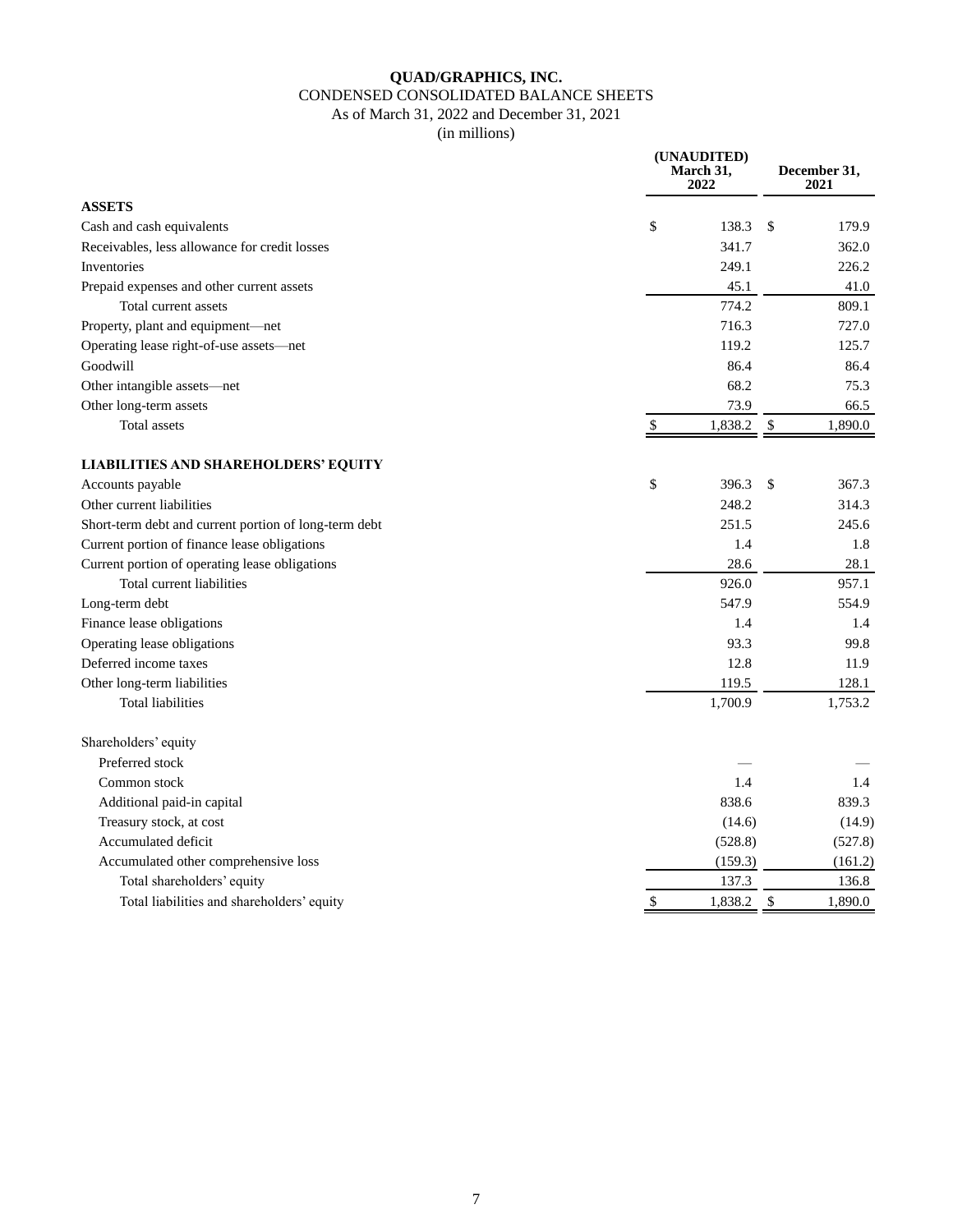#### CONDENSED CONSOLIDATED STATEMENTS OF CASH FLOWS

### For the Three Months Ended March 31, 2022 and 2021

(in millions)

# (UNAUDITED)

|                                                                                                      | <b>Three Months Ended March 31,</b> |             |        |  |
|------------------------------------------------------------------------------------------------------|-------------------------------------|-------------|--------|--|
|                                                                                                      |                                     | 2022        | 2021   |  |
| <b>OPERATING ACTIVITIES</b>                                                                          |                                     |             |        |  |
| Net earnings (loss)                                                                                  | \$                                  | $(1.0)$ \$  | 10.2   |  |
| Adjustments to reconcile net earnings (loss) to net cash provided by (used in) operating activities: |                                     |             |        |  |
| Depreciation and amortization                                                                        |                                     | 36.5        | 41.9   |  |
| Impairment charges                                                                                   |                                     | 0.1         | 0.8    |  |
| Stock-based compensation                                                                             |                                     | 1.9         | 3.0    |  |
| Gain on the sale or disposal of property, plant and equipment                                        |                                     | (0.4)       | (7.0)  |  |
| Deferred income taxes                                                                                |                                     | 0.3         | 0.1    |  |
| Other non-cash adjustments to net earnings (loss)                                                    |                                     | 0.7         | 0.5    |  |
| Changes in operating assets and liabilities—net of acquisitions and divestitures                     |                                     | (55.0)      | 23.4   |  |
| Net cash provided by (used in) operating activities                                                  |                                     | (16.9)      | 72.9   |  |
| <b>INVESTING ACTIVITIES</b>                                                                          |                                     |             |        |  |
| Purchases of property, plant and equipment                                                           |                                     | (19.1)      | (16.9) |  |
| Cost investment in unconsolidated entities                                                           |                                     | (1.9)       | (0.3)  |  |
| Proceeds from the sale of property, plant and equipment                                              |                                     | 0.5         | 11.4   |  |
| Other investing activities                                                                           |                                     | 1.8         | (0.2)  |  |
| Net cash used in investing activities                                                                |                                     | (18.7)      | (6.0)  |  |
| <b>FINANCING ACTIVITIES</b>                                                                          |                                     |             |        |  |
| Payments of long-term debt                                                                           |                                     | (3.7)       | (33.9) |  |
| Payments of finance lease obligations                                                                |                                     | (0.8)       | (0.8)  |  |
| Borrowings on revolving credit facilities                                                            |                                     | 25.5        | 4.4    |  |
| Payments on revolving credit facilities                                                              |                                     | (23.1)      | (5.7)  |  |
| Equity awards redeemed to pay employees' tax obligations                                             |                                     | (2.5)       | (1.1)  |  |
| Payment of cash dividends                                                                            |                                     | (1.4)       | (1.4)  |  |
| Other financing activities                                                                           |                                     | (0.1)       | (2.9)  |  |
| Net cash used in financing activities                                                                |                                     | (6.1)       | (41.4) |  |
| Effect of exchange rates on cash and cash equivalents                                                |                                     | 0.1         | (0.1)  |  |
| Net increase (decrease) in cash and cash equivalents                                                 |                                     | (41.6)      | 25.4   |  |
| Cash and cash equivalents at beginning of period                                                     |                                     | 179.9       | 55.2   |  |
| Cash and cash equivalents at end of period                                                           | \$                                  | 138.3<br>\$ | 80.6   |  |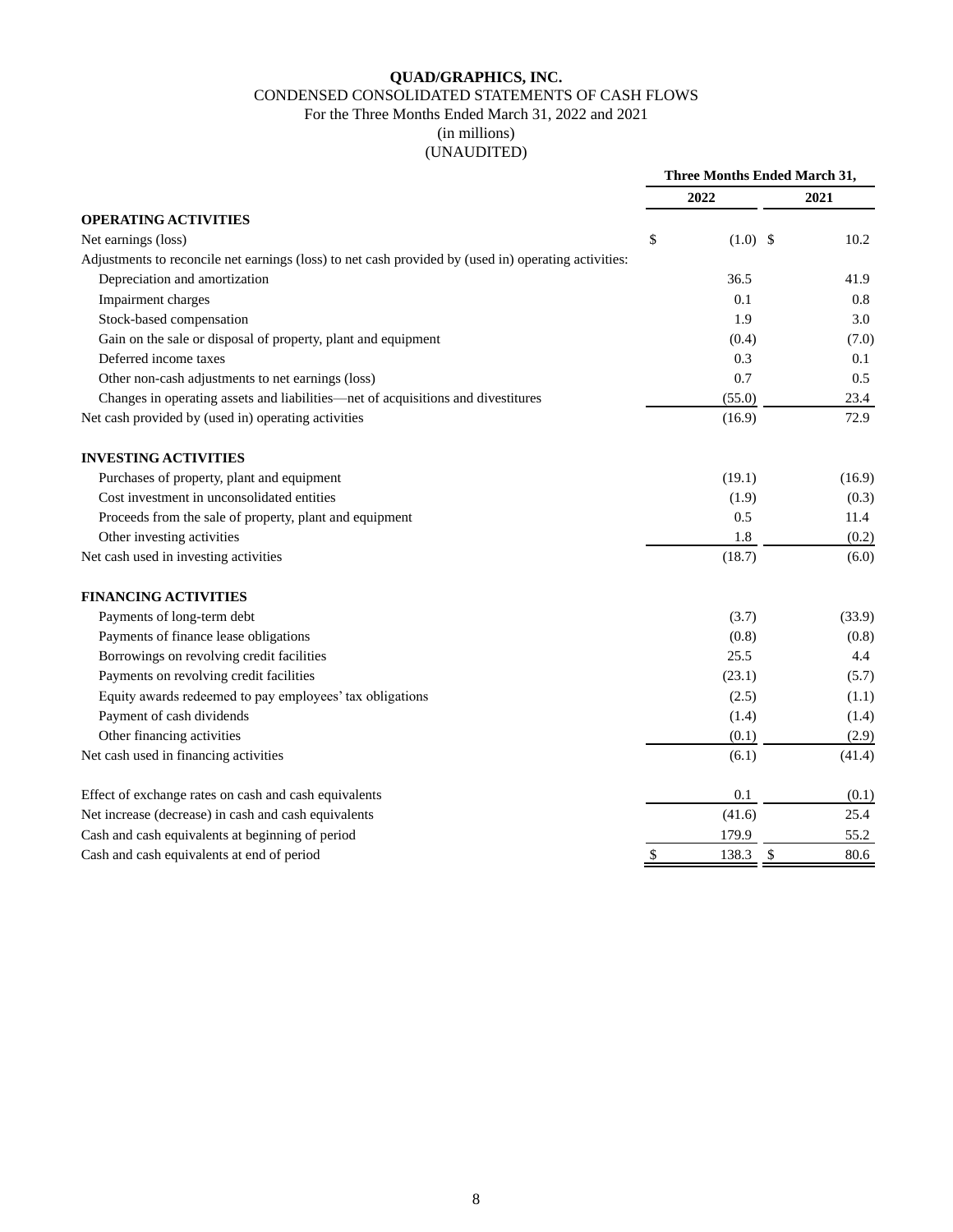#### **QUAD/GRAPHICS, INC.** SEGMENT FINANCIAL INFORMATION For the Three Months Ended March 31, 2022 and 2021 (in millions) (UNAUDITED)

|                                          |               | <b>Net Sales</b> |               |           | Restructuring,<br><b>Impairment</b> and<br><b>Transaction-Related</b><br>Charges <sup>(1)</sup> |     |  |
|------------------------------------------|---------------|------------------|---------------|-----------|-------------------------------------------------------------------------------------------------|-----|--|
| Three months ended March 31, 2022        |               |                  |               |           |                                                                                                 |     |  |
| United States Print and Related Services | \$            | 651.1            | -S            | $11.8$ \$ |                                                                                                 | 1.7 |  |
| International                            |               | 93.1             |               | 3.7       |                                                                                                 | 1.6 |  |
| Total operating segments                 |               | 744.2            |               | 15.5      |                                                                                                 | 3.3 |  |
| Corporate                                |               |                  |               | (10.1)    |                                                                                                 | 0.3 |  |
| Total                                    |               | 744.2            | $\mathcal{S}$ | 5.4       | <sup>\$</sup>                                                                                   | 3.6 |  |
| Three months ended March 31, 2021        |               |                  |               |           |                                                                                                 |     |  |
| United States Print and Related Services | \$            | 634.6 \$         |               | $32.5$ \$ |                                                                                                 | 1.1 |  |
| International                            |               | 71.2             |               | 1.5       |                                                                                                 | 0.8 |  |
| Total operating segments                 |               | 705.8            |               | 34.0      |                                                                                                 | 1.9 |  |
| Corporate                                |               |                  |               | (13.0)    |                                                                                                 | 0.7 |  |
| Total                                    | $\mathcal{S}$ | 705.8            | $\mathcal{S}$ | 21.0      | \$.                                                                                             | 2.6 |  |
|                                          |               |                  |               |           |                                                                                                 |     |  |

(1) Restructuring, impairment and transaction-related charges are included within operating income (loss).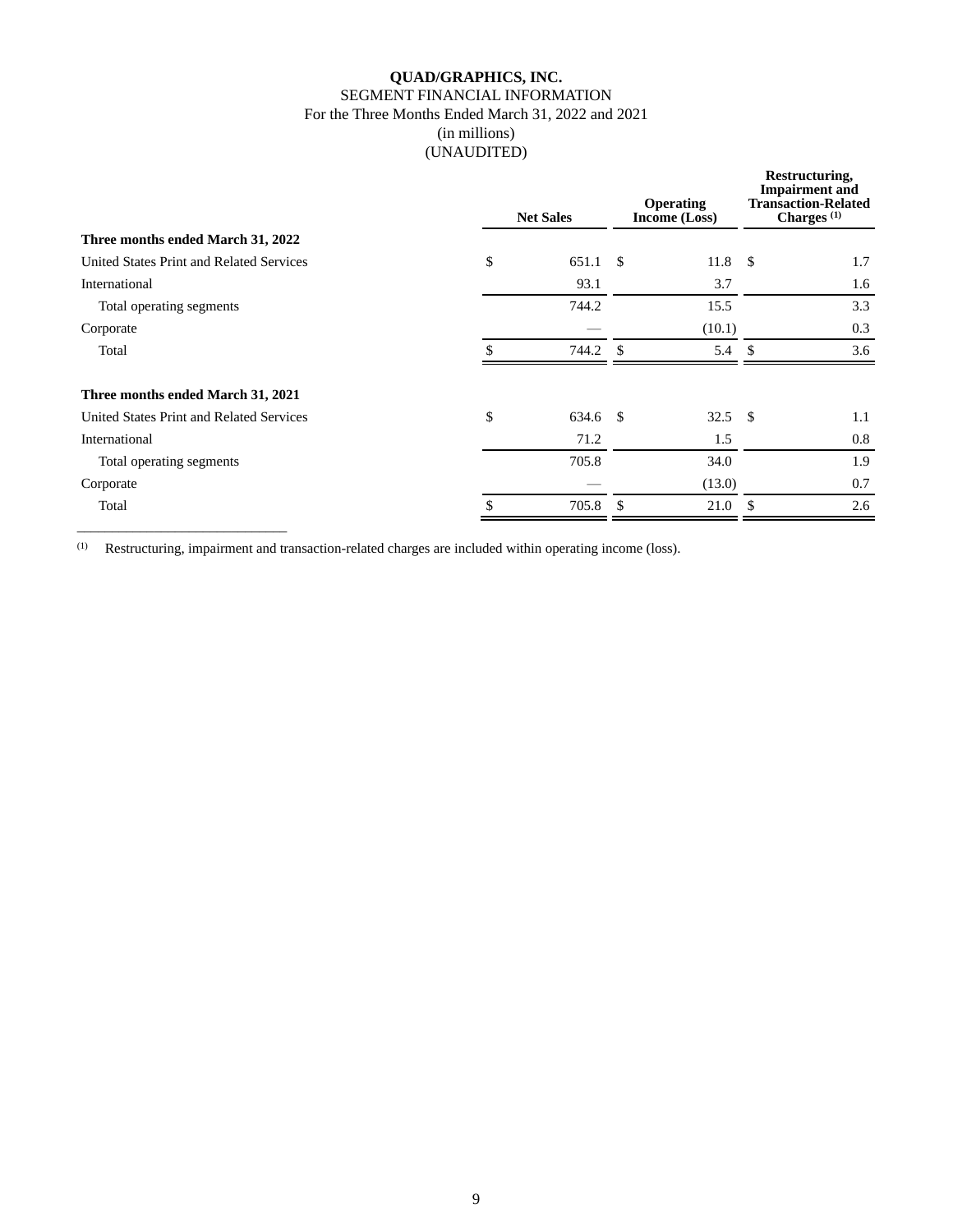#### RECONCILIATION OF GAAP TO NON-GAAP MEASURES

EBITDA, EBITDA MARGIN, ADJUSTED EBITDA AND ADJUSTED EBITDA MARGIN

#### For the Three Months Ended March 31, 2022 and 2021

(in millions, except margin data)

(UNAUDITED)

|                                                                          | Three Months Ended March 31, |    |       |  |  |
|--------------------------------------------------------------------------|------------------------------|----|-------|--|--|
|                                                                          | 2022                         |    | 2021  |  |  |
| Net earnings (loss)                                                      | \$<br>(1.0)                  | S  | 10.2  |  |  |
| Interest expense                                                         | 9.3                          |    | 14.5  |  |  |
| Income tax expense                                                       | 0.3                          |    | 0.5   |  |  |
| Depreciation and amortization                                            | 36.5                         |    | 41.9  |  |  |
| EBITDA (Non-GAAP)                                                        | \$<br>45.1                   | \$ | 67.1  |  |  |
| EBITDA Margin (Non-GAAP)                                                 | 6.1 %                        |    | 9.5 % |  |  |
| Restructuring, impairment and transaction-related charges <sup>(1)</sup> | 3.6                          |    | 2.6   |  |  |
| Other $(2)$                                                              |                              |    | 0.2   |  |  |
| Adjusted EBITDA (Non-GAAP) (3)                                           | 48.7                         | \$ | 69.9  |  |  |
| <b>Adjusted EBITDA Margin (Non-GAAP)</b>                                 | $6.5 \%$                     |    | 9.9%  |  |  |

(1) Operating results for the three months ended March 31, 2022 and 2021, were affected by the following restructuring, impairment and transaction-related charges:

\_\_\_\_\_\_\_\_\_\_\_\_\_\_\_\_\_\_\_\_\_\_\_\_\_\_\_\_\_\_

\_\_\_\_\_\_\_\_\_\_\_\_\_\_\_\_\_\_\_\_\_\_\_\_\_\_\_\_\_\_\_\_\_\_\_\_\_\_

|                                                           | Three Months Ended March 31, |     |  |       |  |  |
|-----------------------------------------------------------|------------------------------|-----|--|-------|--|--|
|                                                           | 2022                         |     |  | 2021  |  |  |
| Employee termination charges (a)                          |                              | 1.1 |  | 4.7   |  |  |
| Impairment charges (b)                                    |                              | 0.1 |  | 0.8   |  |  |
| Transaction-related charges (c)                           |                              | 0.2 |  | 0.2   |  |  |
| Other restructuring charges (income) (d)                  |                              | 2.2 |  | (3.1) |  |  |
| Restructuring, impairment and transaction-related charges |                              | 3.6 |  | 2.6   |  |  |

(a) Employee termination charges were related to workforce reductions through separation programs and facility consolidations.

(b) Impairment charges were for certain property, plant and equipment no longer being utilized in production as a result of facility consolidations.

(c) Transaction-related charges consisted of professional service fees related to business acquisition and divestiture activities.

(d) Other restructuring charges include costs to maintain and exit closed facilities, as well as lease exit charges, and are presented net of gains or losses on the sale of facilities and businesses. Gains included in other restructuring charges were \$7.8 million during the three months ended March 31, 2021.

(2) Other includes the following items: (a) the equity in earnings of unconsolidated entity, which includes the results of operations for an investment in an entity where Quad has the ability to exert significant influence, but not control, and is accounted for using the equity method of accounting; and (b) the Adjusted EBITDA for unconsolidated equity method investments, which was calculated in a consistent manner with the calculation above for Quad.

(3) The Company made a change in its definition of Adjusted EBITDA to include net pension income. This change is reflected in both periods presented.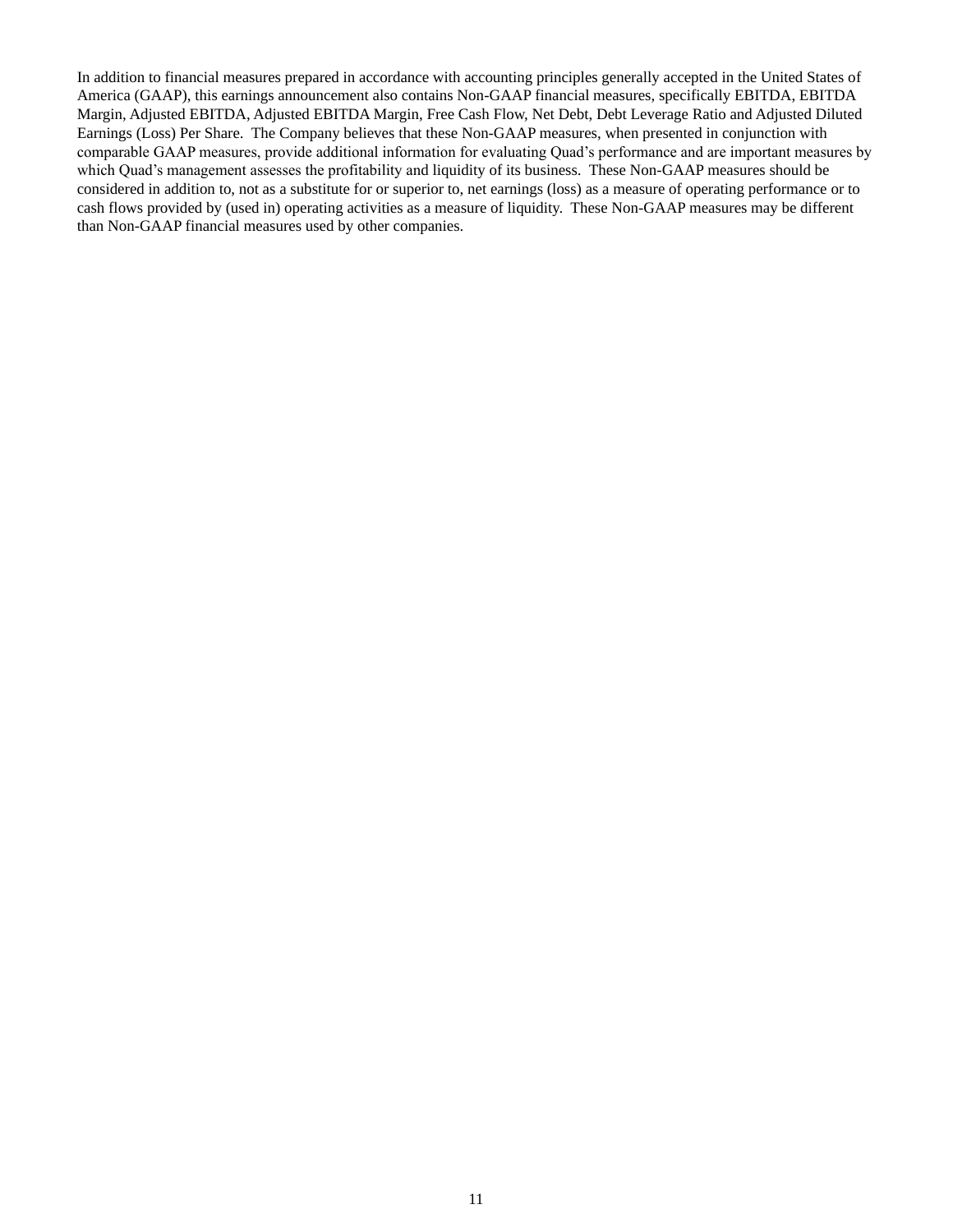#### **QUAD/GRAPHICS, INC.** RECONCILIATION OF GAAP TO NON-GAAP MEASURES FREE CASH FLOW For the Three Months Ended March 31, 2022 and 2021 (in millions) (UNAUDITED)

|                                                     | Three Months Ended March 31, |             |  |        |  |
|-----------------------------------------------------|------------------------------|-------------|--|--------|--|
|                                                     |                              | 2022        |  | 2021   |  |
| Net cash provided by (used in) operating activities | S                            | $(16.9)$ \$ |  | 72.9   |  |
| Less: purchases of property, plant and equipment    |                              | (19.1)      |  | (16.9) |  |
| <b>Free Cash Flow (Non-GAAP)</b>                    |                              | $(36.0)$ \$ |  | 56.0   |  |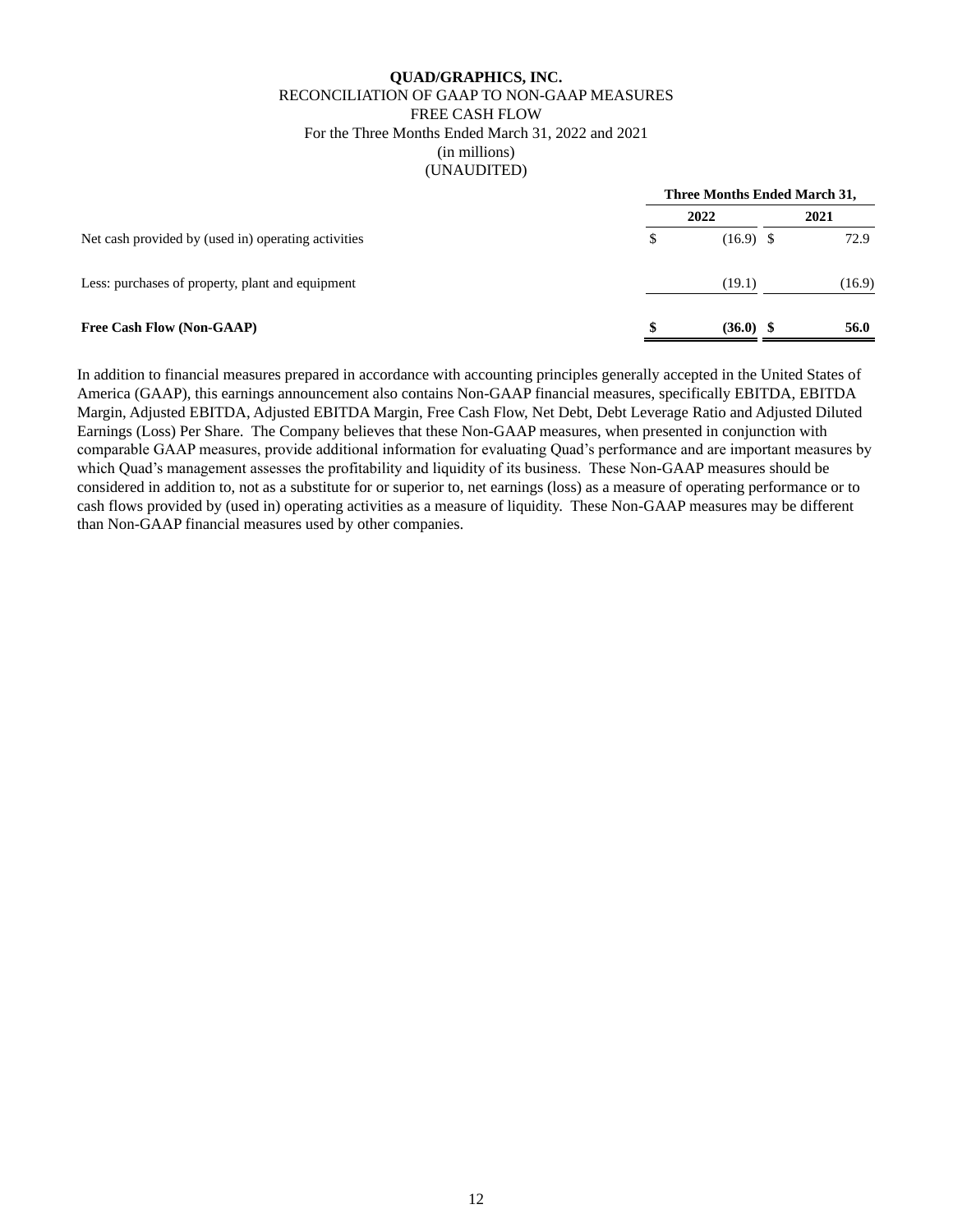### **QUAD/GRAPHICS, INC.** RECONCILIATION OF GAAP TO NON-GAAP MEASURES DEBT LEVERAGE RATIO As of March 31, 2022 and December 31, 2021 (in millions, except ratio) (UNAUDITED)

|                                                                                       |    | March 31,<br>2022 |   | December 31.<br>2021 |  |
|---------------------------------------------------------------------------------------|----|-------------------|---|----------------------|--|
| Total debt and finance lease obligations on the condensed consolidated balance sheets |    | 802.2<br>S        |   | 803.7                |  |
| Less: Cash and cash equivalents                                                       |    | 138.3             |   | 179.9                |  |
| Net Debt (Non-GAAP)                                                                   | \$ | 663.9             | S | 623.8                |  |
| Divided by: trailing twelve months Adjusted EBITDA (Non-GAAP) <sup>(1)</sup>          | \$ | 239.3             |   | 260.5                |  |
| <b>Debt Leverage Ratio (Non-GAAP)</b>                                                 |    | $2.77 \times$     |   | 2.39 x               |  |

(1) The calculation of Adjusted EBITDA for the trailing twelve months ended March 31, 2022, and December 31, 2021, was as follows:

\_\_\_\_\_\_\_\_\_\_\_\_\_\_\_\_\_\_\_\_\_\_\_\_\_\_\_\_\_\_

\_\_\_\_\_\_\_\_\_\_\_\_\_\_\_\_\_\_\_\_\_\_\_\_\_\_\_\_\_\_

|                                                           |                   |                              |                           | Add               |     | <b>Subtract</b>   |                     | <b>Trailing Twelve</b> |
|-----------------------------------------------------------|-------------------|------------------------------|---------------------------|-------------------|-----|-------------------|---------------------|------------------------|
|                                                           | <b>Year Ended</b> |                              | <b>Three Months Ended</b> |                   |     |                   | <b>Months Ended</b> |                        |
|                                                           |                   | December 31.<br>$2021^{(a)}$ |                           | March 31.<br>2022 |     | March 31.<br>2021 |                     | March 31,<br>2022      |
| Net earnings (loss)                                       | \$                | $37.8$ \$                    |                           | $(1.0)$ \$        |     | 10.2              | \$                  | 26.6                   |
| Interest expense                                          |                   | 59.6                         |                           | 9.3               |     | 14.5              |                     | 54.4                   |
| Income tax expense                                        |                   | 9.5                          |                           | 0.3               |     | 0.5               |                     | 9.3                    |
| Depreciation and amortization                             |                   | 157.3                        |                           | 36.5              |     | 41.9              |                     | 151.9                  |
| EBITDA (Non-GAAP)                                         | \$                | $264.2$ \$                   |                           | 45.1              | -S  | 67.1              | <sup>\$</sup>       | 242.2                  |
| Restructuring, impairment and transaction-related charges |                   | 18.9                         |                           | 3.6               |     | 2.6               |                     | 19.9                   |
| Gains from sale and leaseback                             |                   | (24.5)                       |                           |                   |     |                   |                     | (24.5)                 |
| Loss on debt extinguishment                               |                   | 0.7                          |                           |                   |     |                   |                     | 0.7                    |
| Other $(b)$                                               |                   | 1.2                          |                           |                   |     | 0.2               |                     | 1.0                    |
| Adjusted EBITDA (Non-GAAP) (c)                            |                   | 260.5                        |                           | 48.7              | \$. | 69.9              | \$.                 | 239.3                  |

 $^{(a)}$  Financial information for the year ended December 31, 2021, is included as reported in the Company's 2021 Annual Report on Form 10-K filed with the SEC on February 23, 2022.

(b) Other is comprised of equity in earnings of unconsolidated entity and Adjusted EBITDA for unconsolidated equity method investments.

 $^{(c)}$  The Company made a change in its definition of Adjusted EBITDA to include net pension income. This change is reflected in both periods presented.